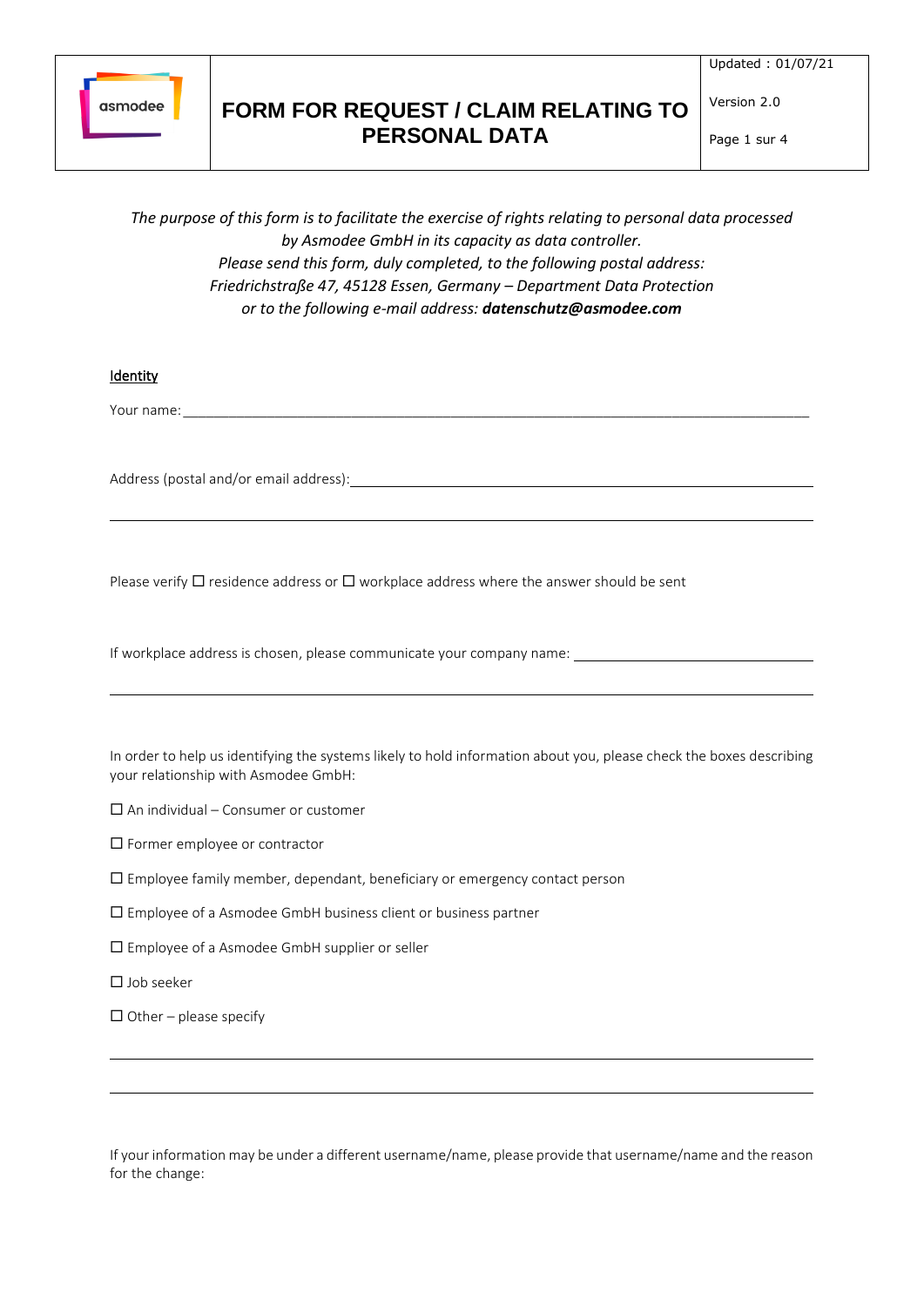

Updated : 01/07/21

Page 2 sur 4

Version 2.0

In case of reasonable doubt as of your identity, Asmodee GmbH may ask additional required information, including a copy on an identity document bearing the signature of the data subject.

#### Request details

If you ask access to your personal data, please confirm that the personal data can be sent by e-mail to the above address:

If you ask for portability of your personal data to another data controller, please provide below address and contact details of this data controller:

If you ask to rectification of your personal data, please specify the personal data to rectify or to complete:

If you ask for restriction of processing of your personal data, please specify the concerned processing activity and determine which of the following reasons is the basis for your limitation request: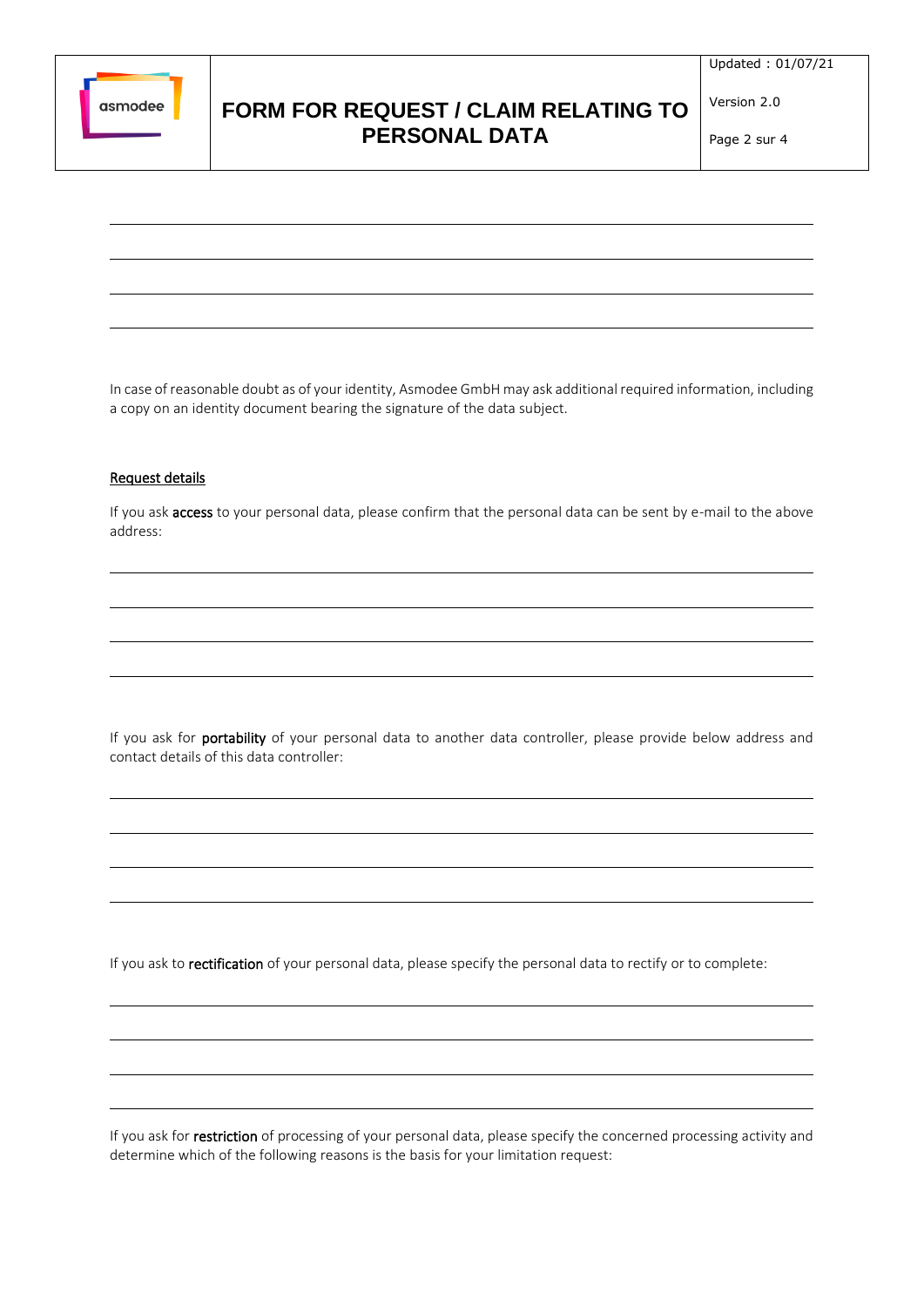

Updated : 01/07/21

Page 3 sur 4

Version 2.0

- $\Box$  Asmodee GmbH no longer needs your personal data for the purposes of the processing, but they are required by you for the establishment, exercise or defence of legal claim
- □ You objected to processing
- $\square$  You contest the accuracy of your personal data
- $\Box$  The processing is unlawful and you oppose the erasure of the personal data and requests the restriction of their use instead

If you ask to erasure of your personal data, please specify the personal data to erase and provide the justification for this request among the following reasons:

- $\Box$  The personal data are no longer necessary in relation to the purposes for which they were collected or otherwise processed
- □ You withdraw your consent
- $\Box$  You object to the processing and there are no overriding legitimate grounds for the processing
- $\square$  The personal data have been unlawfully processed

If none of these reasons are present, Asmodee GmbH will not be able to respond favorably to your request.

If you want to object to the processing of your personal data, please specify below the grounds relating to your particular situation justifying your objection.

For your information, the objection will apply only to processing activities based on the legitimate interests of Asmodee GmbH. Asmodee GmbH will not respond favorably to your objection request if Asmodee GmbH demonstrates compelling legitimate grounds for the processing which override the interests, your rights and freedoms or for the establishment, exercise or defence of legal claims.

#### Complaint details

In case you wish to file a complaint, please give details below: